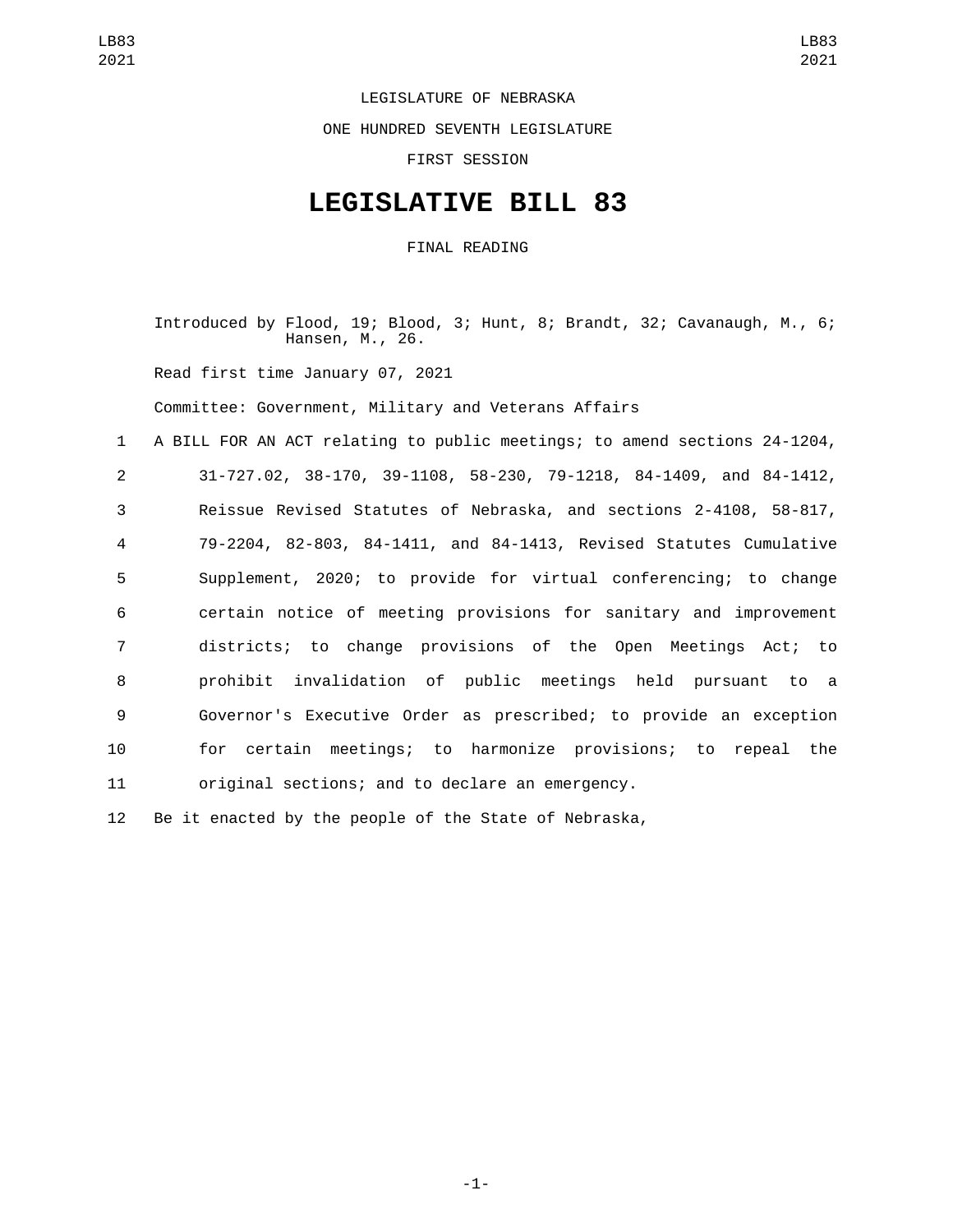Section 1. Section 2-4108, Revised Statutes Cumulative Supplement, 2 2020, is amended to read:

 2-4108 At the first meeting of the commission, it shall elect a chairperson from among its members. The commission shall meet at least once every year and at such other times as called by the chairperson or by any three voting members of the commission. The majority of the voting members of the commission shall constitute a quorum for transaction of business. The commission may hold meetings by virtual conferencing 9 teleconference or videoconference subject to the Open Meetings Act. No member shall vote by proxy, and the affirmative vote of the majority of all members of the commission shall be necessary for the adoption of 12 rules and regulations.

 Sec. 2. Section 24-1204, Reissue Revised Statutes of Nebraska, is 14 amended to read:

 24-1204 In the event of the death, retirement, resignation, or removal of a district, county, or separate juvenile judge or the failure of a district, county, or separate juvenile judge to be retained in office or upon the request of a majority of the members of the Judicial Resources Commission, the commission shall, after holding a public hearing, determine whether a judicial vacancy exists in the affected district or any other judicial district or whether a new judgeship or change in number of judicial districts or boundaries is appropriate. If the commission determines a vacancy exists in a district or county court district, the commission may also make a recommendation to the Supreme Court of the site for a primary office location. The public hearing may 26 include virtual conferencing  $v$ ideoconferencing, or, if the judicial workload statistics compiled pursuant to section 24-1007 indicate a need for a number of judges equal to or greater than the number currently authorized by law, the commission may conduct a hearing by telephone conference. If a telephone conference is used, a recording shall be made of the telephone conference and maintained by the commission for at least

-2-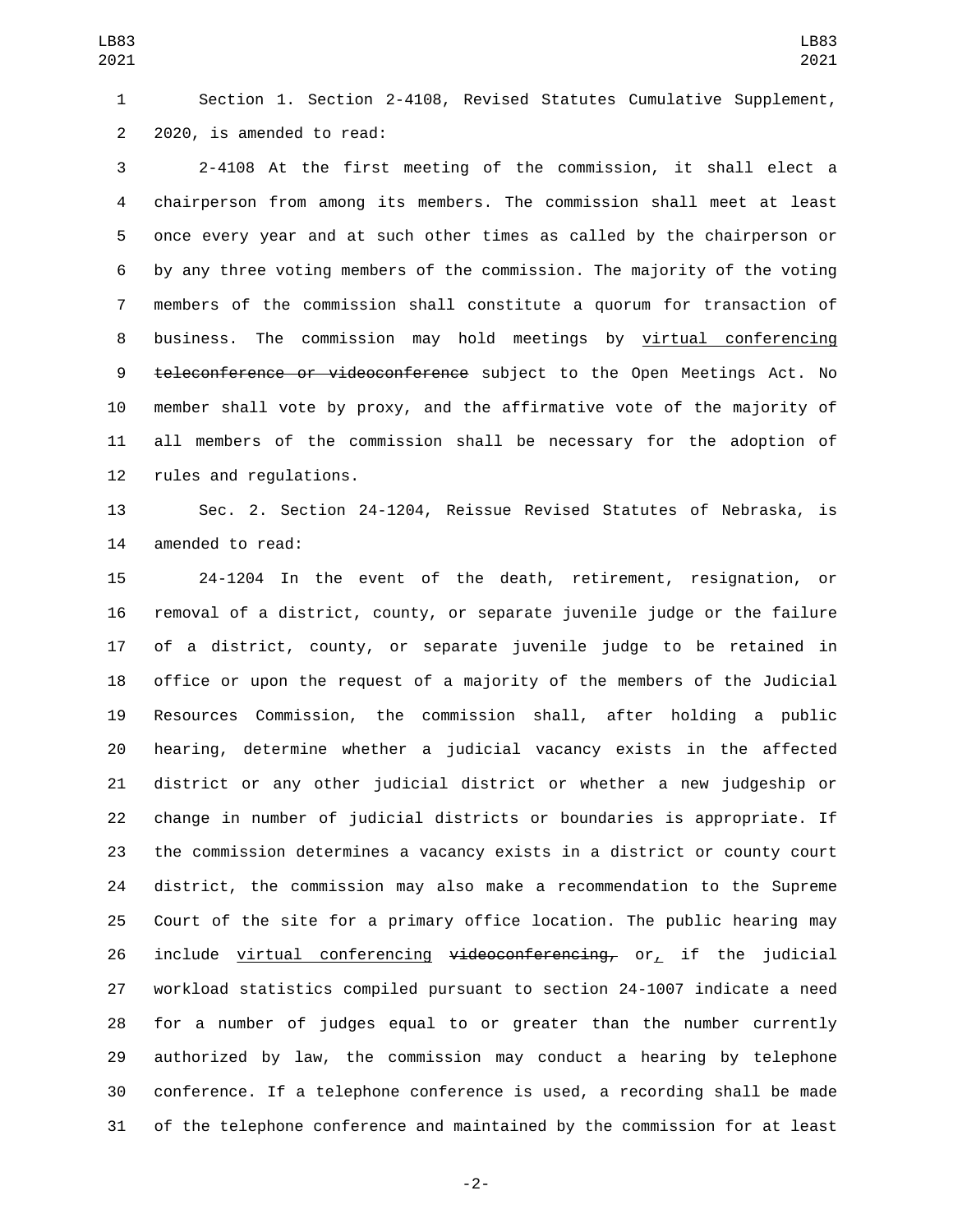one year and the telephone conference shall conform to the requirements of subsection (2) of section 84-1411, and the commission shall only determine whether a judicial vacancy exists in the affected district and make no other determinations.4

 Sec. 3. Section 31-727.02, Reissue Revised Statutes of Nebraska, is 6 amended to read:

 31-727.02 (1) Except as provided in subsection (5) of section 84-1411, the The clerk or administrator of each sanitary and improvement district shall notify any municipality or county within whose zoning jurisdiction such district is located of all meetings of the district board of trustees or called by the administrator by sending a notice of such meeting to the clerk of the municipality or county not less than seven days prior to the date set for any meeting. In the case of meetings called by the administrator, notice shall be provided to the clerk of the district not less than seven days prior to the date set for any meeting.

 (2) Except as provided in subsection (5) of section 84-1411, within 17 Within thirty days after any meeting of a sanitary and improvement district board of trustees or called by the administrator, the clerk or administrator of the district shall transmit to the municipality or county within whose zoning jurisdiction the sanitary and improvement district is located a copy of the minutes of such meeting.

 Sec. 4. Section 38-170, Reissue Revised Statutes of Nebraska, is 23 amended to read:

 38-170 The department shall, as far as practicable, provide for the conducting of the business of the boards by mail and may hold meetings by 26 virtual conferencing teleconference or videoconference subject to the Open Meetings Act. Any official action or vote of the members of a board taken by mail shall be preserved in the records of the department and shall be recorded in the board's minutes by the department.

 Sec. 5. Section 39-1108, Reissue Revised Statutes of Nebraska, is 31 amended to read:

-3-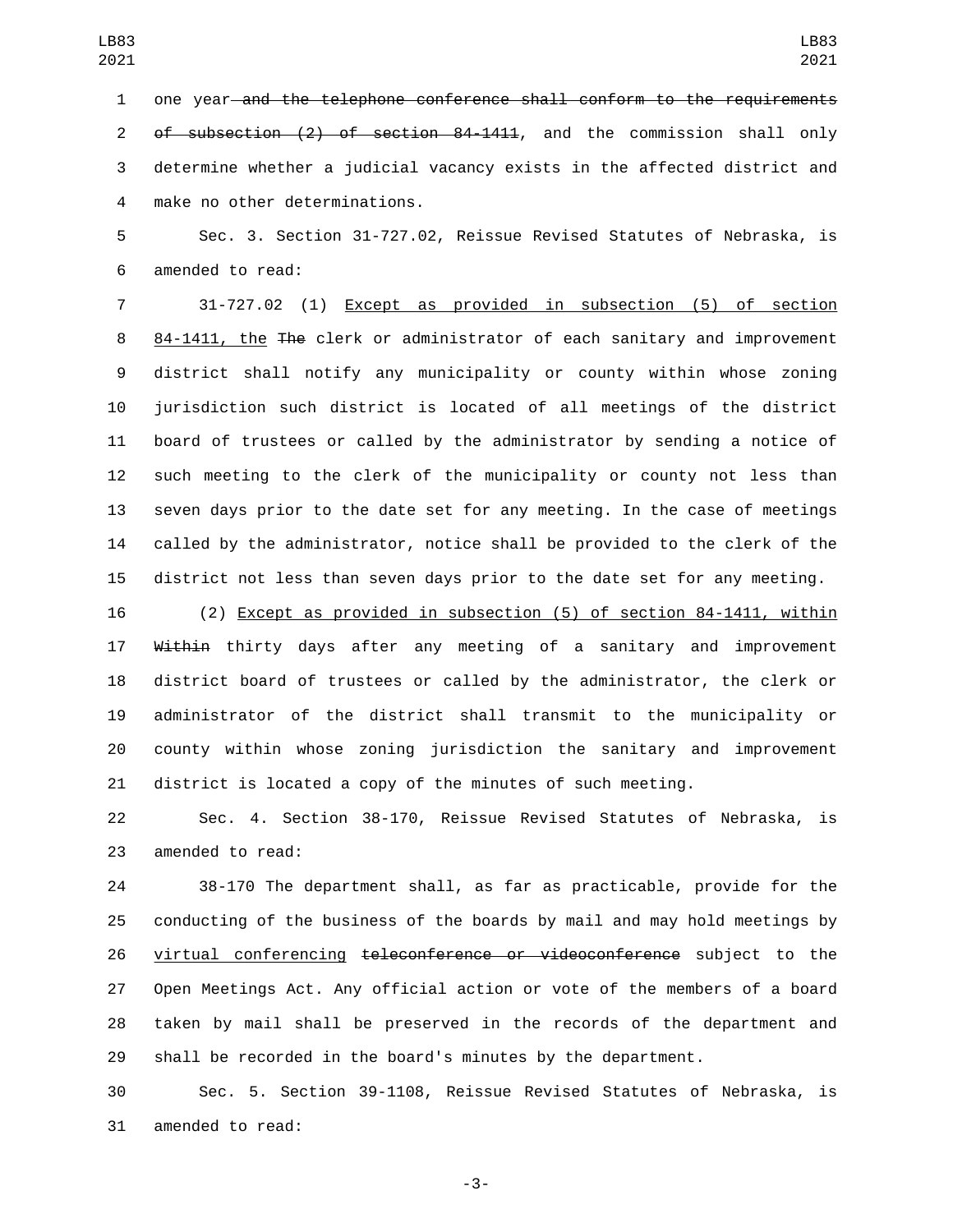39-1108 Regular meetings of the State Highway Commission shall be held upon call of the chairperson, but not less than six times per year. Special meetings may be held upon call of the chairperson or pursuant to a call signed by three other members, of which the chairperson shall have 5 three days' written notice.

 All regular meetings shall be held in suitable offices to be provided in Lincoln unless a majority of the members deem it necessary to hold a regular meeting at another location within this state. Members of 9 the commission may participate by virtual conferencing telephone 10 conference call or videoconference as long as the chairperson or vice- chairperson conducts the meeting in an open forum where the public is able to participate by attendance at the scheduled meeting.

 Five members of the commission constitute a quorum for the transaction of business. Every act of a majority of the members of the commission shall be deemed to be the act of the commission.

 All meetings shall be open to the public and shall be conducted in 17 accordance with the Open Meetings Act.

 The minutes of the meetings shall show the action of the commission on matters presented. The minutes shall be open to public inspection.

 Sec. 6. Section 58-230, Reissue Revised Statutes of Nebraska, is 21 amended to read:

 58-230 Meetings of the members of the authority shall be held at least once every three months to attend to the business of the authority and may be held at the call of the chairperson or whenever any five members so request. Such meetings shall at all times be subject to the Open Meetings Act, and such meetings may be held by means of virtual 27 conferencing videoconferencing in accordance with subsection (2) of 28 section 84-1411.

 Sec. 7. Section 58-817, Revised Statutes Cumulative Supplement, 30 2020, is amended to read:

58-817 Four members of the authority shall constitute a quorum. The

-4-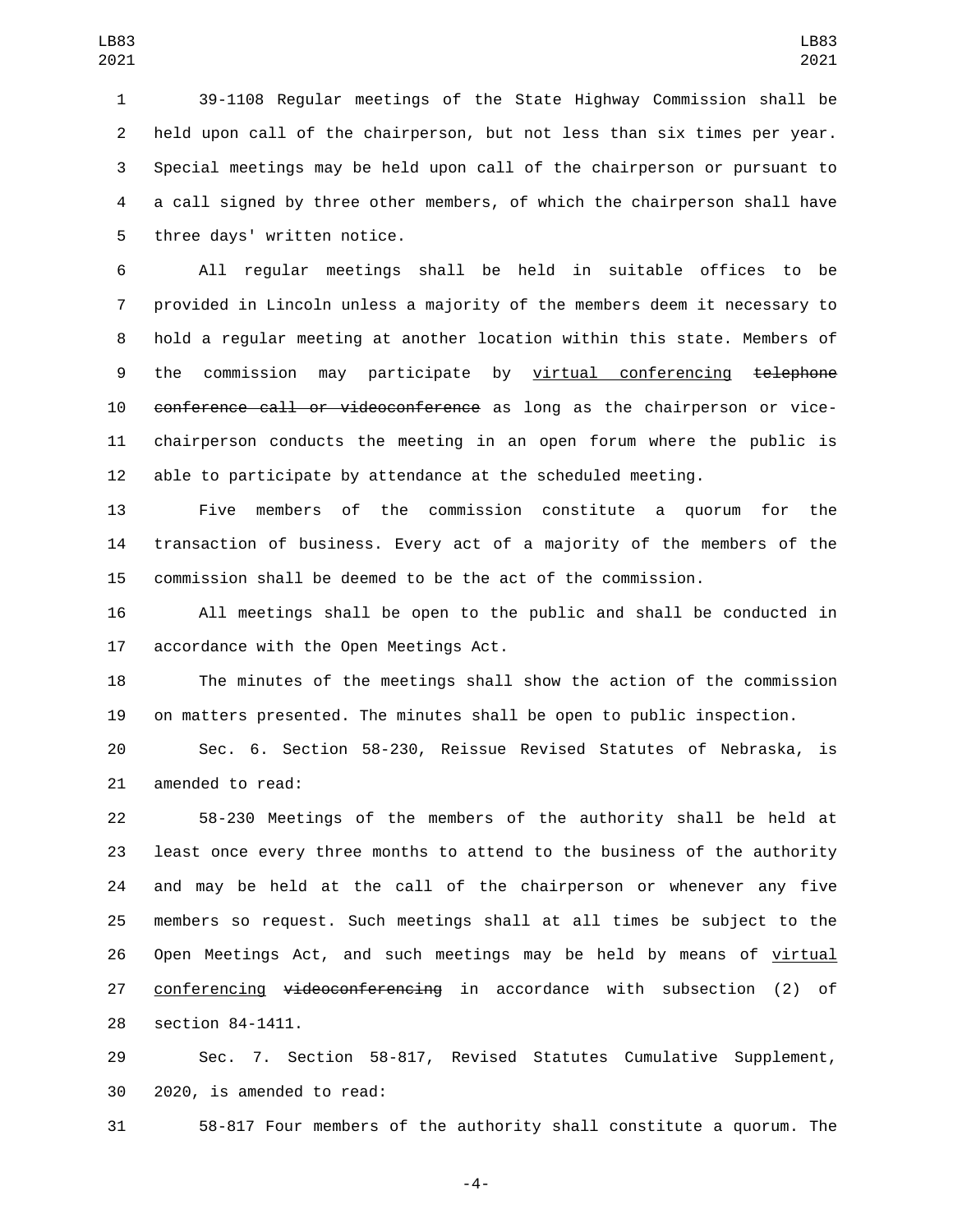affirmative vote of a majority of all of the members of the authority shall be necessary for any action taken by the authority. A vacancy in the membership of the authority shall not impair the right of a quorum to exercise all the rights and perform all the duties of the authority. Any action taken by the authority under the Nebraska Educational, Health, Cultural, and Social Services Finance Authority Act may be authorized by resolution at any regular or special meeting, and each such resolution shall take effect immediately and need not be published or posted. Members of the authority may participate in a regular or special meeting of the authority by virtual conferencing telephone conference call or 11 videoconference as long as the chairperson or vice-chairperson conducts the meeting at a location where the public is able to participate by 13 attendance at that location and the virtual conferencing telephone 14 conference call or videoconference otherwise conforms to the requirements 15 of subsection (2) subdivisions  $(2)(a)$  through  $(e)$  of section 84-1411.

 Sec. 8. Section 79-1218, Reissue Revised Statutes of Nebraska, is 17 amended to read:

 79-1218 The board of each educational service unit shall meet and organize by naming one of its members as president, one as vice president, and one as secretary. The board shall employ a treasurer who 21 shall be paid a salary to be fixed by the board.

 The board of the educational service unit shall determine the participation of the educational service unit in providing supplementary educational services. If the board of the educational service unit does not provide supplementary educational services, it shall meet during each succeeding January to determine the participation in providing supplementary educational services for that calendar year. Meetings may be held by means of virtual conferencing in accordance with subsection (2) of section 84-1411 videoconferencing or telephone conference in accordance with subsections (2) and (3) of section 84-1411.

Sec. 9. Section 79-2204, Revised Statutes Cumulative Supplement,

-5-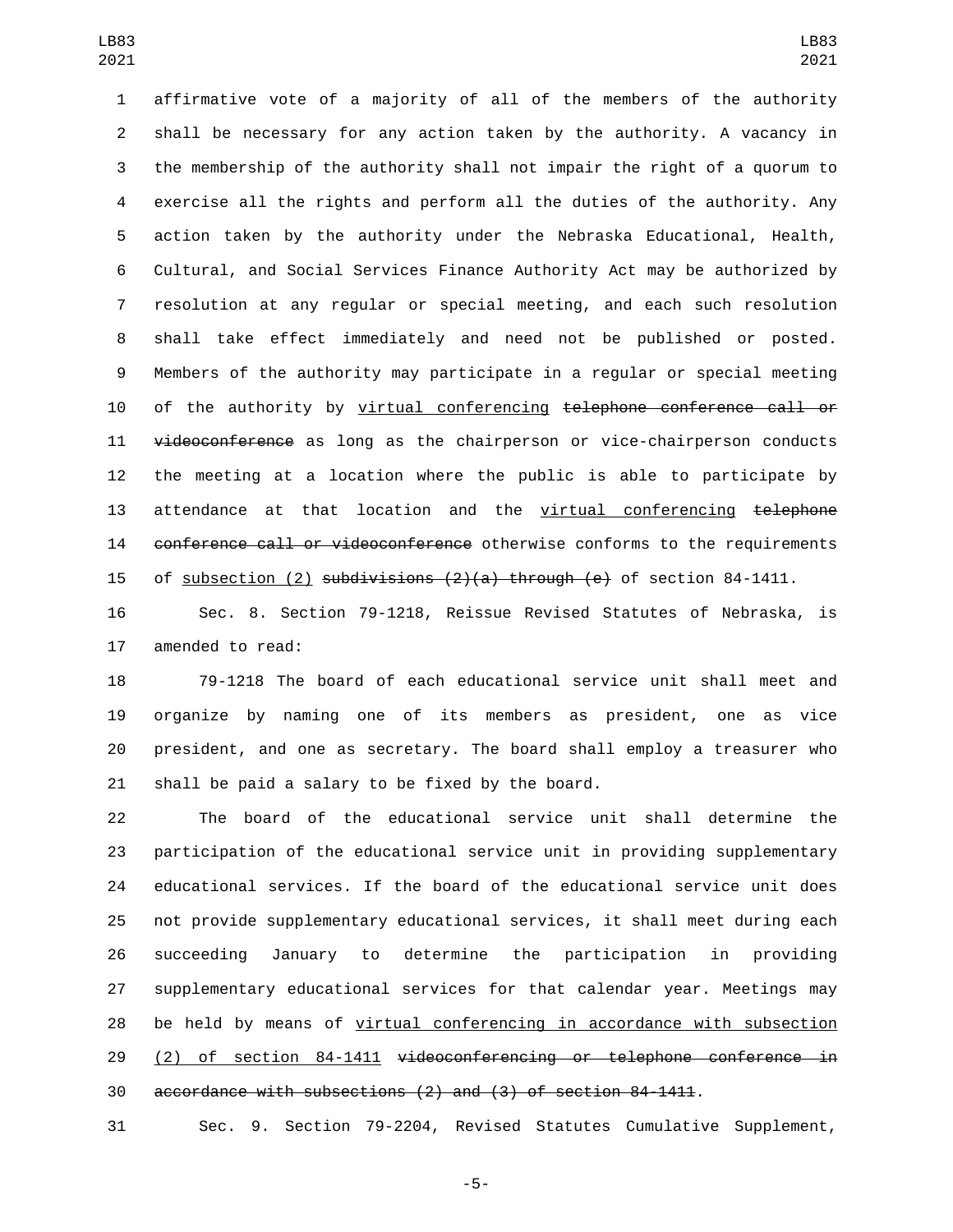1 2020, is amended to read:

 79-2204 (1) The State Council on Educational Opportunity for Military Children is created within the department. The council shall 4 consist of:

5 (a) The following ex officio members:

(i) The Commissioner of Education;6

 (ii) The chairperson of the Education Committee of the Legislature, who shall serve as a nonvoting member of the council;

 (iii) The compact commissioner appointed pursuant to section 10 79-2205; and

 (iv) The military family education liaison, who shall serve as a member of the council after his or her appointment pursuant to subsection 13 (3) of this section; and

 (b) The following members appointed by the State Board of Education: (i) The superintendent of a school district that has a high concentration of children of military families; and

 (ii) A representative of a military installation located in this 18 state.

 (2) The members of the council appointed by the State Board of Education shall serve three-year terms. Vacancies in the council shall be filled in the same manner as the initial appointments. The members of the council shall be reimbursed for expenses as provided in sections 81-1174 23 to 81-1177.

(3) The council shall have the following duties:

 (a) To advise the department with regard to the state's participation in and compliance with the Interstate Compact on Educational Opportunity for Military Children; and

 (b) To appoint a military family education liaison to assist families and the state in implementing the compact.

 (4) When the council holds a single meeting in a calendar year, that meeting may be held by virtual conferencing as defined in section 84-1409

LB83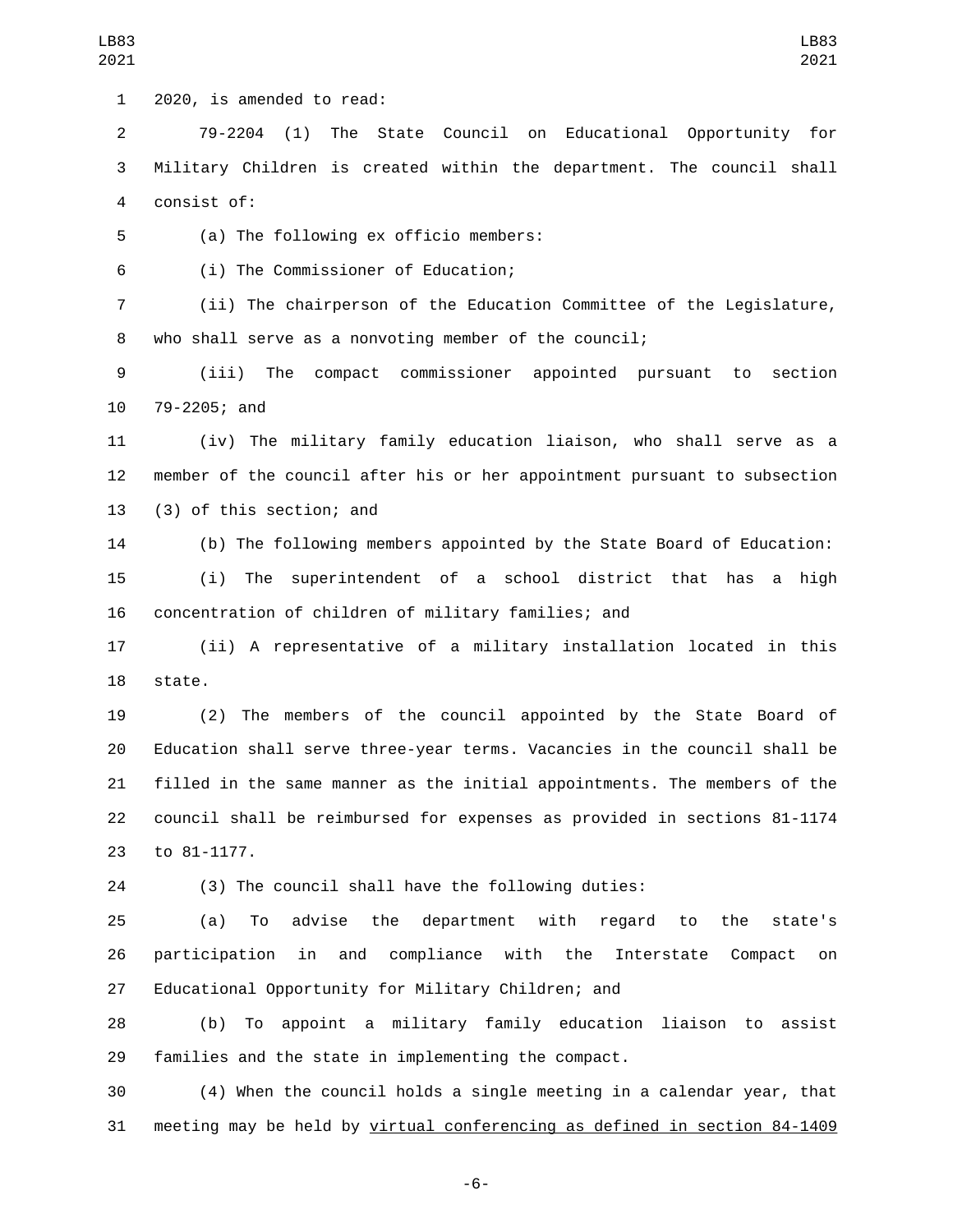videoconferencing notwithstanding subdivision (2)(e) of section 84-1411.

 Sec. 10. Section 82-803, Revised Statutes Cumulative Supplement, 3 2020, is amended to read:

 82-803 (1) The First Regiment Nebraska Volunteer Infantry at Fort Donelson Committee is created. The purpose of the committee is to provide for the creation, production, transportation, installation, and unveiling of the monument. The committee shall consist of: An employee of the Nebraska State Historical Society appointed by the Secretary of State; two members of the public who are members of a local Civil War round table organization appointed by the Secretary of State; a professor of history from the University of Nebraska appointed by the Secretary of State; and the Chairperson of the Government, Military and Veterans Affairs Committee of the Legislature or his or her designee.

 (2) The members of the committee shall elect a chairperson and vice- chairperson from among its appointed members during the first meeting. A member may be reelected to serve as chairperson or vice-chairperson. The committee shall meet at least twice each calendar year. A majority of the members of the committee shall constitute a quorum.

 (3) The committee may conduct its meetings by virtual conferencing as defined in section 84-1409 telephone conference call or 21 videoconferencing, if practicable.

 (4) The First Regiment Nebraska Volunteer Infantry at Fort Donelson Committee shall, in conformance with regulations of the Fort Donelson 24 National Battlefield:

 (a) Select a designer, sculptor, and mason, as appropriate, to create a monument and approve the design of the monument;

27 (b) Approve the production of the monument;

 (c) Approve the method of transportation of the monument to the 29 battlefield and its installation;

(d) Approve the unveiling ceremony for the monument; and

(e) Approve any other action the committee determines is necessary

-7-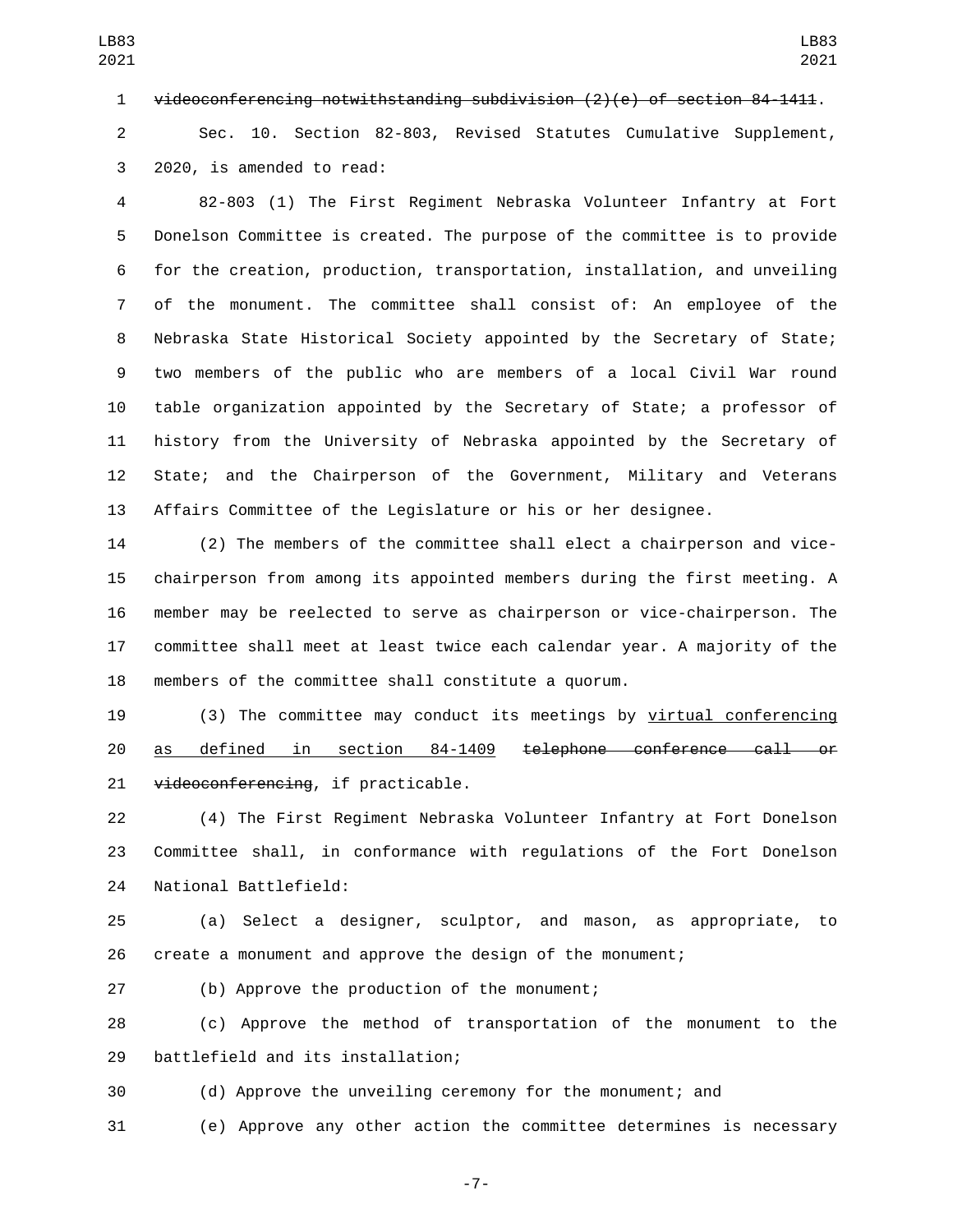1 to achieve its purpose.

 (5) If there is a vacancy on the committee, the Secretary of State shall fill such vacancy by appointing a member to serve during the unexpired term of the member whose office has become vacant.

(6) Members of the committee shall not be paid.

 (7) The committee shall issue electronically a report to the Government, Military and Veterans Affairs Committee of the Legislature on the progress of the creation, production, and installation of the monument and any other information the committee deems necessary before 10 December 31 of each year.

 (8) The committee shall terminate upon the completion of its 12 purpose.

 Sec. 11. Section 84-1409, Reissue Revised Statutes of Nebraska, is 14 amended to read:

 84-1409 For purposes of the Open Meetings Act, unless the context 16 otherwise requires:

 (1)(a) Public body means (i) governing bodies of all political subdivisions of the State of Nebraska, (ii) governing bodies of all agencies, created by the Constitution of Nebraska, statute, or otherwise pursuant to law, of the executive department of the State of Nebraska, (iii) all independent boards, commissions, bureaus, committees, councils, subunits, or any other bodies created by the Constitution of Nebraska, statute, or otherwise pursuant to law, (iv) all study or advisory committees of the executive department of the State of Nebraska whether having continuing existence or appointed as special committees with limited existence, (v) advisory committees of the bodies referred to in subdivisions (i), (ii), and (iii) of this subdivision, and (vi) instrumentalities exercising essentially public functions; and

 (b) Public body does not include (i) subcommittees of such bodies unless a quorum of the public body attends a subcommittee meeting or unless such subcommittees are holding hearings, making policy, or taking

-8-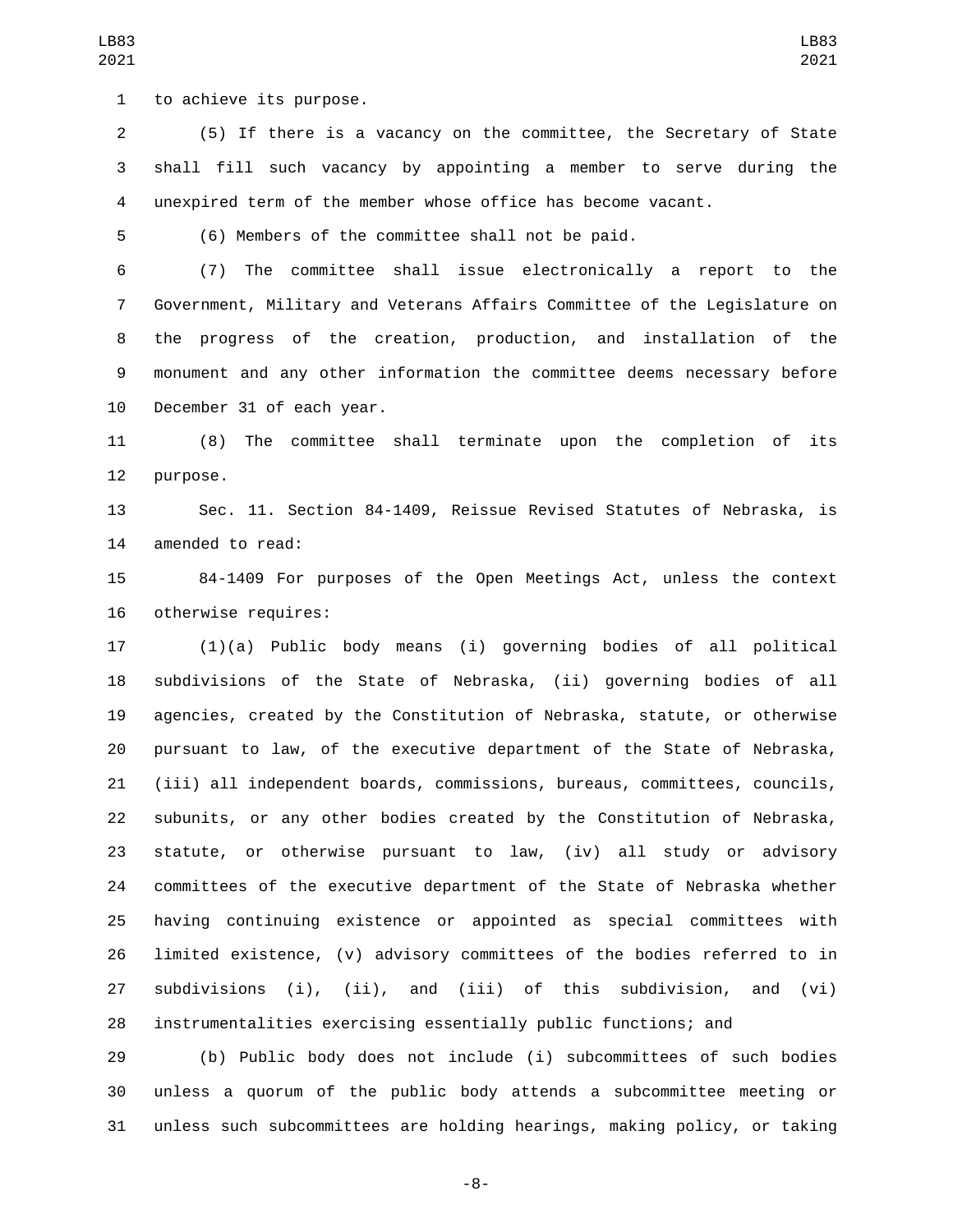formal action on behalf of their parent body, except that all meetings of any subcommittee established under section 81-15,175 are subject to the Open Meetings Act, and (ii) entities conducting judicial proceedings unless a court or other judicial body is exercising rulemaking authority, deliberating, or deciding upon the issuance of administrative orders;

 (2) Meeting means all regular, special, or called meetings, formal or informal, of any public body for the purposes of briefing, discussion of public business, formation of tentative policy, or the taking of any 9 action of the public body; and

 (3) Virtual conferencing means conducting or participating in a meeting electronically or telephonically with interaction among the participants subject to subsection (2) of section 84-1412. Videoconferencing means conducting a meeting involving participants at two or more locations through the use of audio-video equipment which allows participants at each location to hear and see each meeting participant at each other location, including public input. Interaction between meeting participants shall be possible at all meeting locations.

 Sec. 12. Section 84-1411, Revised Statutes Cumulative Supplement, 2020, is amended to read:

 84-1411 (1)(a) Each public body shall give reasonable advance publicized notice of the time and place of each meeting as provided in this subsection. Such notice shall be transmitted to all members of the 23 public body and to the public.

24 (b)(i) Except as provided in subdivision  $(1)(b)(ii)$  of this section, 25 in the case of a public body described in subdivision  $(1)(a)(i)$  of section 84-1409 or such body's advisory committee, such notice shall be published in a newspaper of general circulation within the public body's jurisdiction and, if available, on such newspaper's web site.

 (ii) In the case of the governing body of a city of the second class or village or such body's advisory committee, such notice shall be 31 published by:

-9-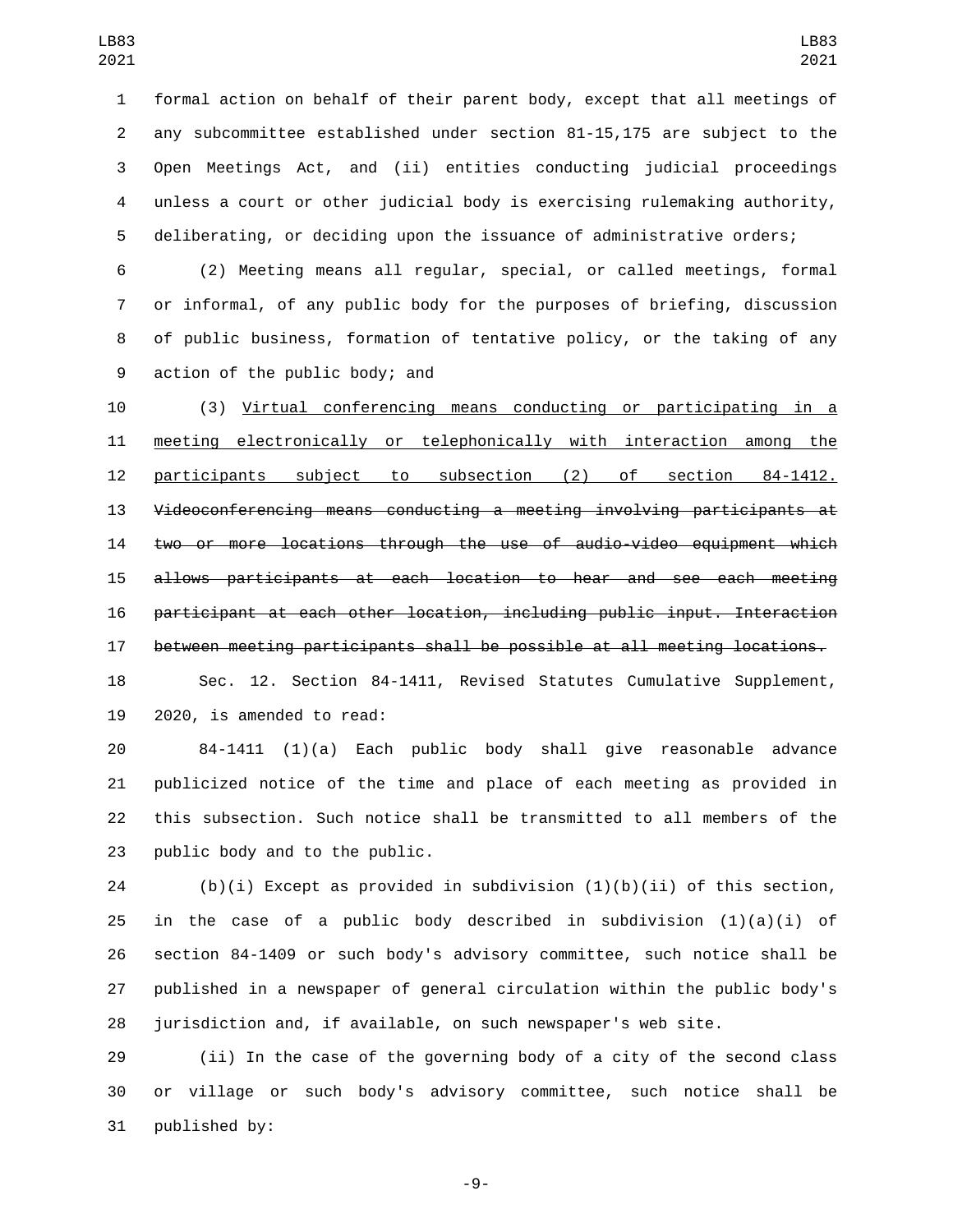(A) Publication in a newspaper of general circulation within the public body's jurisdiction and, if available, on such newspaper's web 3 site; or

 (B) Posting written notice in three conspicuous public places in such city or village. Such notice shall be posted in the same three 6 places for each meeting.

 (iii) In the case of a public body not described in subdivision (1) (b)(i) or (ii) of this section, such notice shall be given by a method 9 designated by the public body.

 (c) In addition to a method of notice required by subdivision (1)(b) (i) or (ii) of this section, such notice may also be provided by any other appropriate method designated by such public body or such advisory 13 committee.

 (d) Each public body shall record the methods and dates of such 15 notice in its minutes.

 (e) Such notice shall contain an agenda of subjects known at the time of the publicized notice or a statement that the agenda, which shall be kept continually current, shall be readily available for public inspection at the principal office of the public body during normal business hours. Agenda items shall be sufficiently descriptive to give the public reasonable notice of the matters to be considered at the meeting. Except for items of an emergency nature, the agenda shall not be altered later than (i) twenty-four hours before the scheduled commencement of the meeting or (ii) forty-eight hours before the scheduled commencement of a meeting of a city council or village board scheduled outside the corporate limits of the municipality. The public body shall have the right to modify the agenda to include items of an 28 emergency nature only at such public meeting.

 (2)(a) The following entities may hold a meeting by means of virtual conferencing if the requirements of subdivision (2)(b) of this section 31 are met:

-10-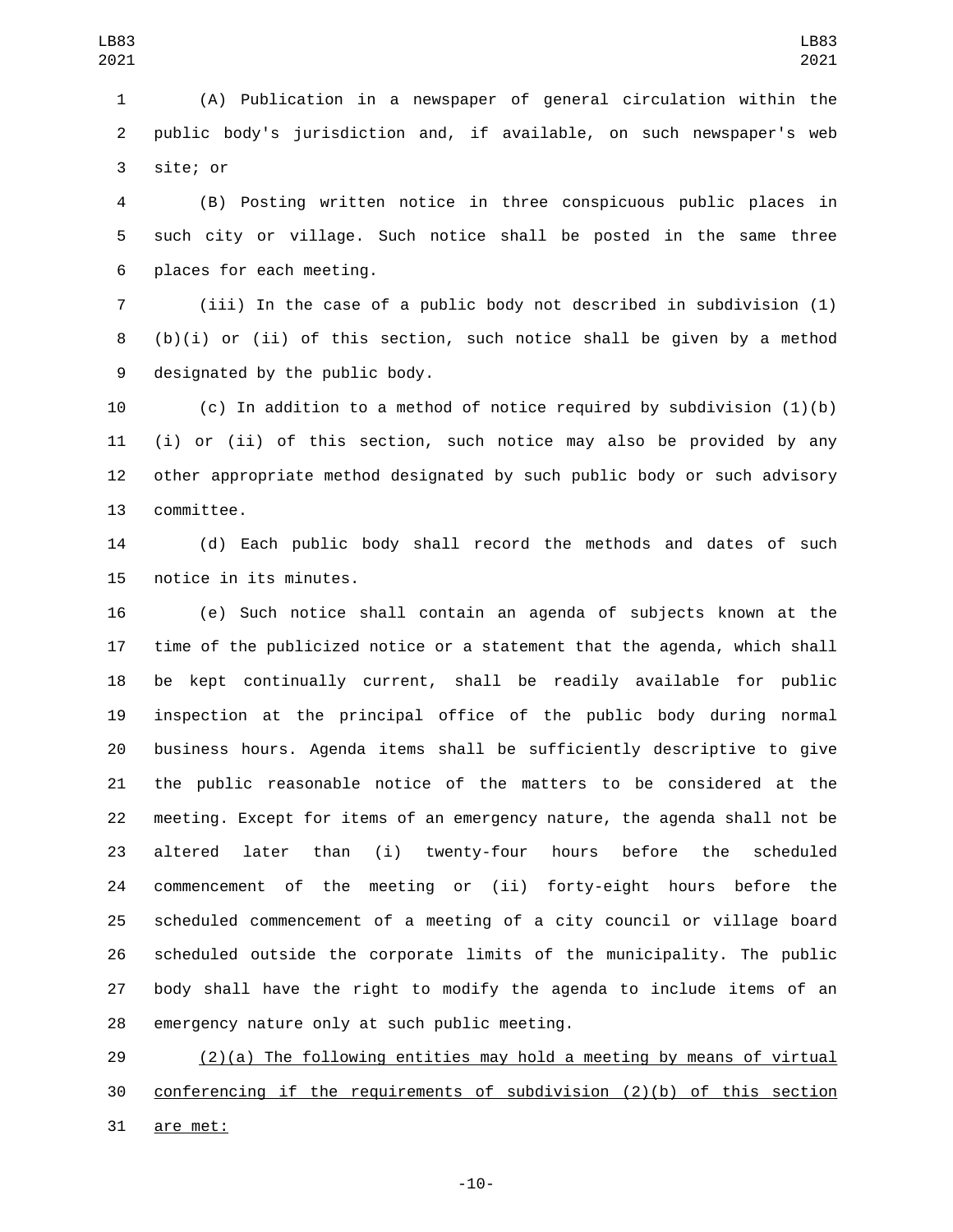| LB83<br>2021   | LB83<br>2021                                                            |
|----------------|-------------------------------------------------------------------------|
| $\mathbf{1}$   | (i) A state agency, state board, state commission, state council, or    |
| $\overline{2}$ | state committee, or an advisory committee of any such state entity;     |
| 3              | (ii) An organization, including the governing body, created under       |
| 4              | the Interlocal Cooperation Act, the Joint Public Agency Act, or the     |
| 5              | Municipal Cooperative Financing Act;                                    |
| 6              | (iii) The governing body of a public power district having a            |
| $\overline{7}$ | chartered territory of more than one county in this state;              |
| 8              | (iv) The governing body of a public power and irrigation district       |
| 9              | having a chartered territory of more than one county in this state;     |
| 10             | (v) An educational service unit;                                        |
| 11             | (vi) The Educational Service Unit Coordinating Council;                 |
| 12             | (vii) An organization, including the governing body, of a risk          |
| 13             | management pool or its advisory committees organized in accordance with |
| 14             | the Intergovernmental Risk Management Act;                              |
| 15             | (viii) A community college board of governors;                          |
| 16             | (ix) The Nebraska Brand Committee;                                      |
| 17             | (x) A local public health department;                                   |
| 18             | (xi) A metropolitan utilities district;                                 |
| 19             | (xii) A regional metropolitan transit authority;                        |
| 20             | (xiii) A natural resources district; and                                |
| 21             | (xiv) The Judicial Resources Commission.                                |
| 22             | (b) The requirements for holding a meeting by means of virtual          |
| 23             | conferencing are as follows:                                            |
| 24             | (i) Reasonable advance publicized notice is given as provided in        |
| 25             | subsection (1) of this section, including providing access to a dial-in |
| 26             | number or link to the virtual conference;                               |
| 27             | (ii) In addition to the public's right to participate by virtual        |
| 28             | conferencing, reasonable arrangements are made to accommodate the       |
| 29             | public's right to attend at a physical site and participate as provided |
| 30             | in section 84-1412, including reasonable seating, in at least one       |
| 31             | designated site in a building open to the public and identified in the  |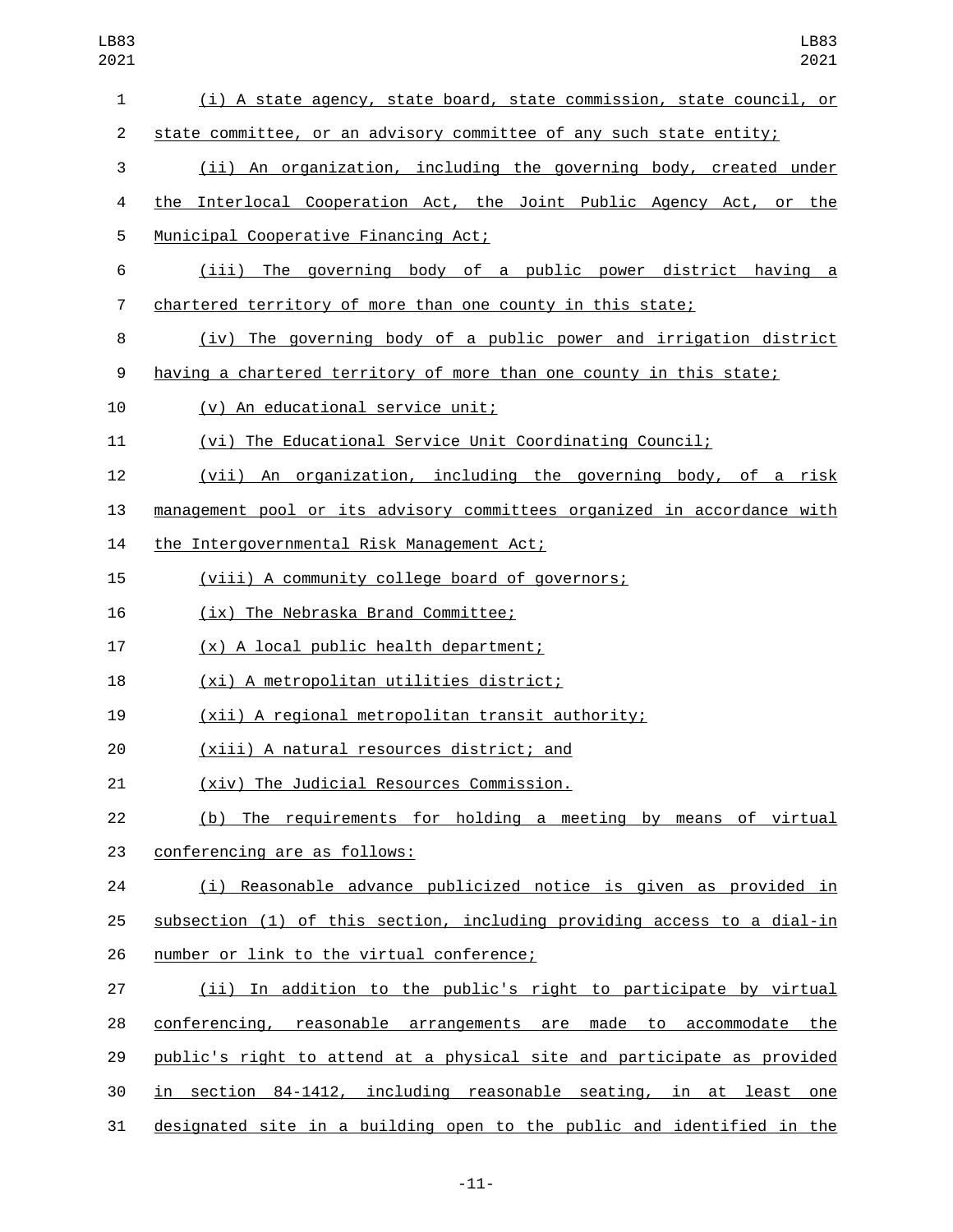| ບ∠⊥            | ∠∪∠⊥                                                                      |
|----------------|---------------------------------------------------------------------------|
| 1              | notice, with: At least one member of the entity holding such meeting, or  |
| $\overline{2}$ | his or her designee, present at each site; a recording of the hearing by  |
| 3              | audio or visual recording devices; and a reasonable opportunity for       |
| 4              | input, such as public comment or questions, is provided to at least the   |
| 5              | same extent as would be provided if virtual conferencing was not used;    |
| 6              | (iii) At least one copy of all documents being considered at the          |
| 7              | meeting is available at any physical site open to the public where        |
| 8              | individuals may attend the virtual conference. The public body shall also |
| 9              | provide links to an electronic copy of the agenda, all documents being    |
| 10             | considered at the meeting, and the current version of the Open Meetings   |
| 11             | Act; and                                                                  |
| 12             | (iv) Except as otherwise provided in this subdivision or subsection       |
| 13             | (4) of section 79-2204, no more than one-half of the meetings of the      |
| 14             | state entities, advisory committees, boards, councils, organizations, or  |
| 15             | governing bodies are held by virtual conferencing in a calendar year. In  |
| 16             | the case of an organization created under the Interlocal Cooperation Act  |
| 17             | that sells electricity or natural gas at wholesale on a multistate basis  |
| 18             | or an organization created under the Municipal Cooperative Financing Act, |
| 19             | the organization may hold more than one-half of its meetings by virtual   |
| 20             | conferencing if such organization holds at least one meeting each         |
| 21             | calendar year that is not by virtual conferencing. The governing body of  |
| 22             | a risk management pool that meets at least quarterly and the advisory     |
| 23             | committees of the governing body may each hold more than one-half of its  |
| 24             | meetings by virtual conferencing if the governing body's quarterly        |
| 25             | meetings are not held by virtual conferencing.                            |
| 26             | (2) A meeting of a state agency, state board, state commission,           |
| 27             | state council, or state committee, of an advisory committee of any such   |

 state entity, of an organization created under the Interlocal Cooperation Act, the Joint Public Agency Act, or the Municipal Cooperative Financing Act, of the governing body of a public power district having a chartered territory of more than one county in this state, of the governing body of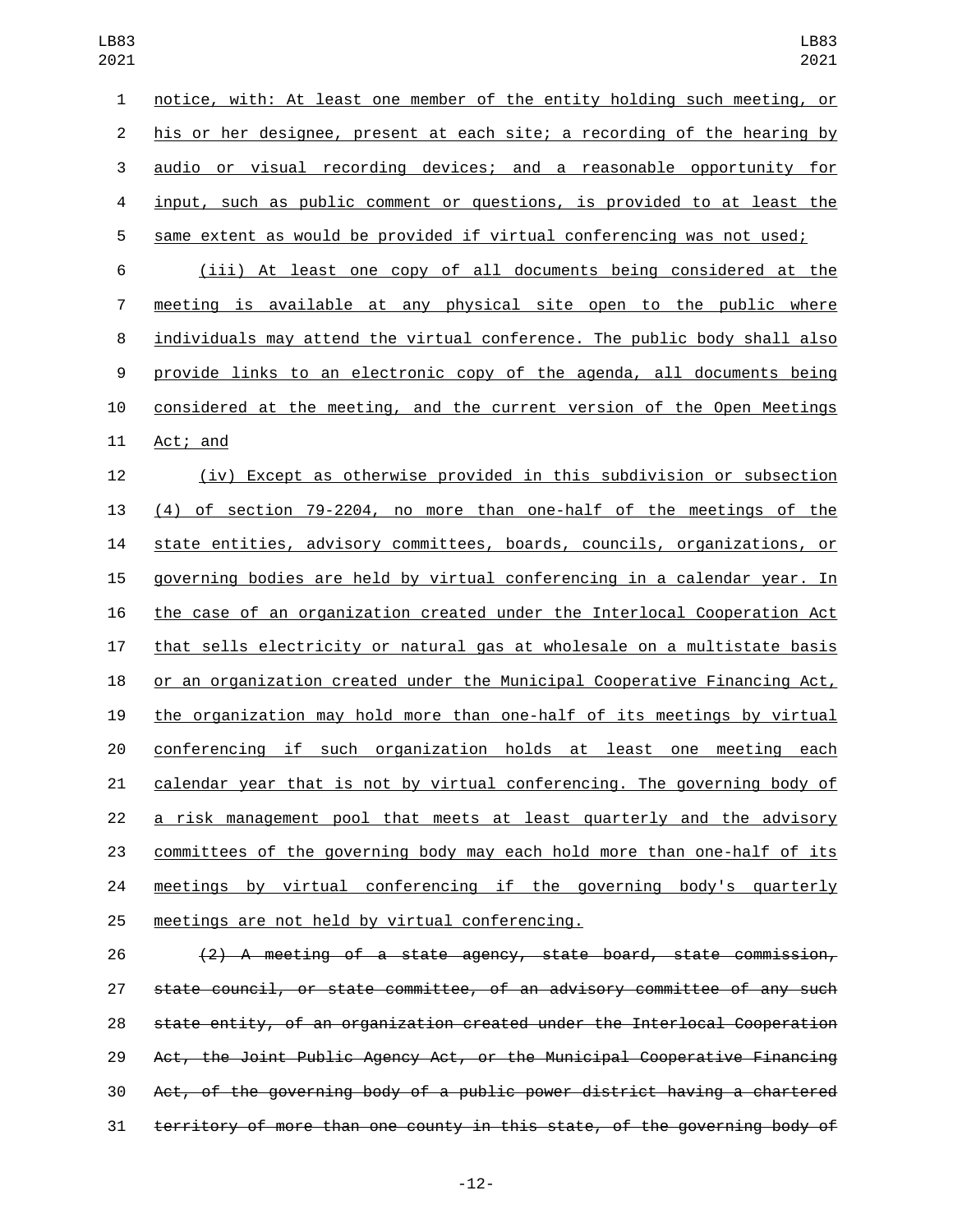a public power and irrigation district having a chartered territory of more than one county in this state, of a board of an educational service unit, of the Educational Service Unit Coordinating Council, of the governing body of a risk management pool or its advisory committees organized in accordance with the Intergovernmental Risk Management Act, or of a community college board of governors may be held by means of videoconferencing or, in the case of the Judicial Resources Commission in 8 those cases specified in section 24-1204, by telephone conference, if:

 (a) Reasonable advance publicized notice is given as provided in 10 subsection (1) of this section;

 (b) Reasonable arrangements are made to accommodate the public's right to attend, hear, and speak at the meeting, including seating, recordation by audio or visual recording devices, and a reasonable opportunity for input such as public comment or questions to at least the same extent as would be provided if videoconferencing or telephone 16 conferencing was not used;

 (c) At least one copy of all documents being considered is available to the public at each site of the videoconference or telephone 19 conference:

 (d) At least one member of the state entity, advisory committee, board, council, or governing body is present at each site of the videoconference or telephone conference, except that a member of an organization created under the Interlocal Cooperation Act that sells electricity or natural gas at wholesale on a multistate basis, an organization created under the Municipal Cooperative Financing Act, or a governing body of a risk management pool or an advisory committee of such organization or pool may designate a nonvoting designee, who shall not be included as part of the quorum, to be present at any site; and

29  $(e)(i)$  Except as provided in subdivision  $(2)(e)(ii)$  of this section, no more than one-half of the state entity's, advisory committee's, board's, council's, or governing body's meetings in a calendar year are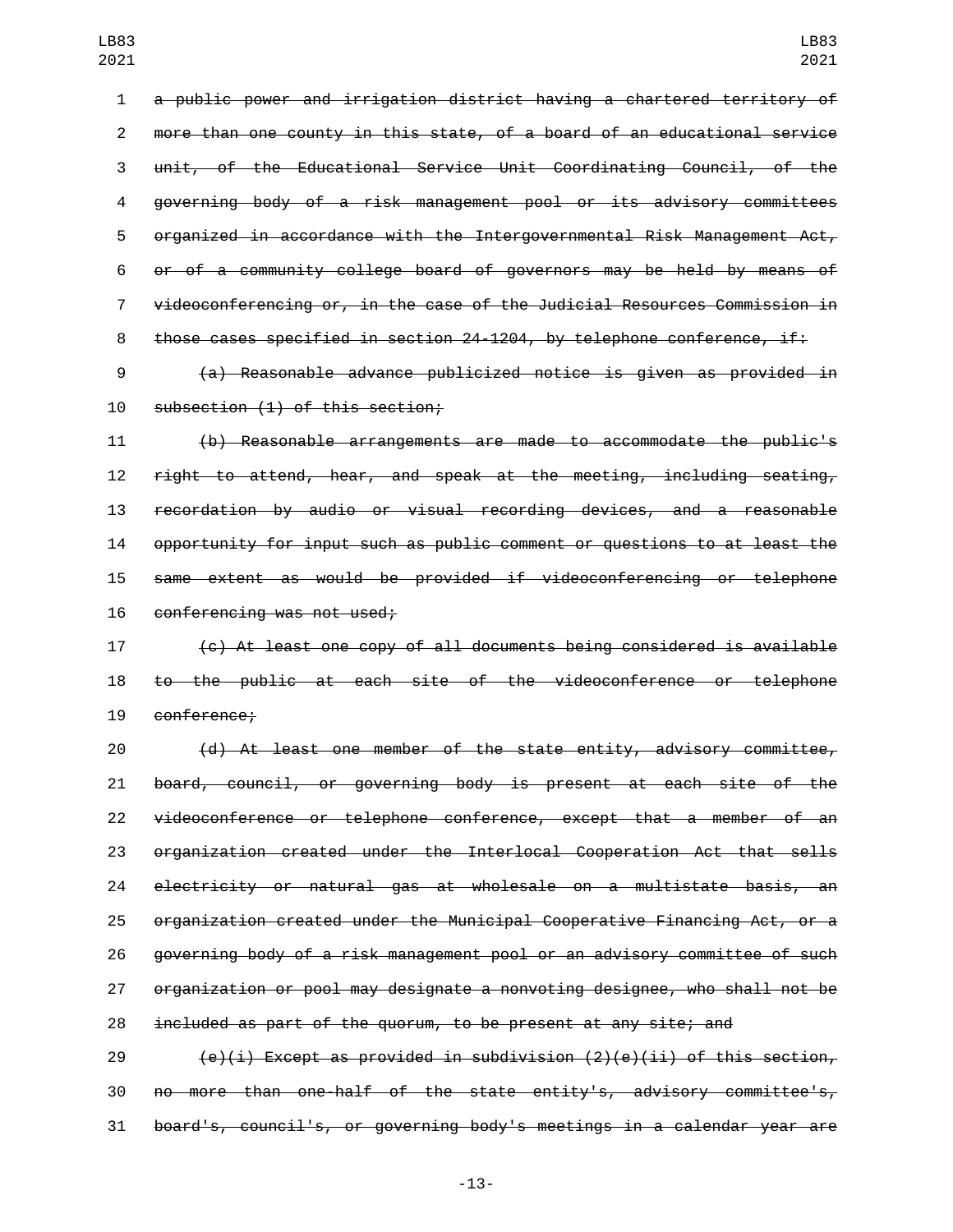held by videoconference or telephone conference; or

 (ii) In the case of an organization created under the Interlocal Cooperation Act that sells electricity or natural gas at wholesale on a multistate basis or an organization created under the Municipal Cooperative Financing Act, such organization holds at least one meeting each calendar year that is not by videoconferencing or telephone 7 conferencing.

 Videoconferencing, telephone conferencing, or conferencing by other electronic communication shall not be used to circumvent any of the public government purposes established in the Open Meetings Act.

 (3) A meeting of a board of an educational service unit, of the Educational Service Unit Coordinating Council, of the governing body of an entity formed under the Interlocal Cooperation Act, the Joint Public Agency Act, or the Municipal Cooperative Financing Act, of the governing body of a risk management pool or its advisory committees organized in accordance with the Intergovernmental Risk Management Act, of a community college board of governors, of the governing body of a public power district, of the governing body of a public power and irrigation district, or of the Nebraska Brand Committee may be held by telephone 20 conference call if:

 (a) The territory represented by the educational service unit, member educational service units, community college board of governors, public power district, public power and irrigation district, Nebraska Brand Committee, or member public agencies of the entity or pool covers 25 more than one county;

 (b) Reasonable advance publicized notice is given as provided in subsection (1) of this section which identifies each telephone conference location at which there will be present: (i) A member of the educational service unit board, council, community college board of governors, governing body of a public power district, governing body of a public power and irrigation district, Nebraska Brand Committee, or entity's or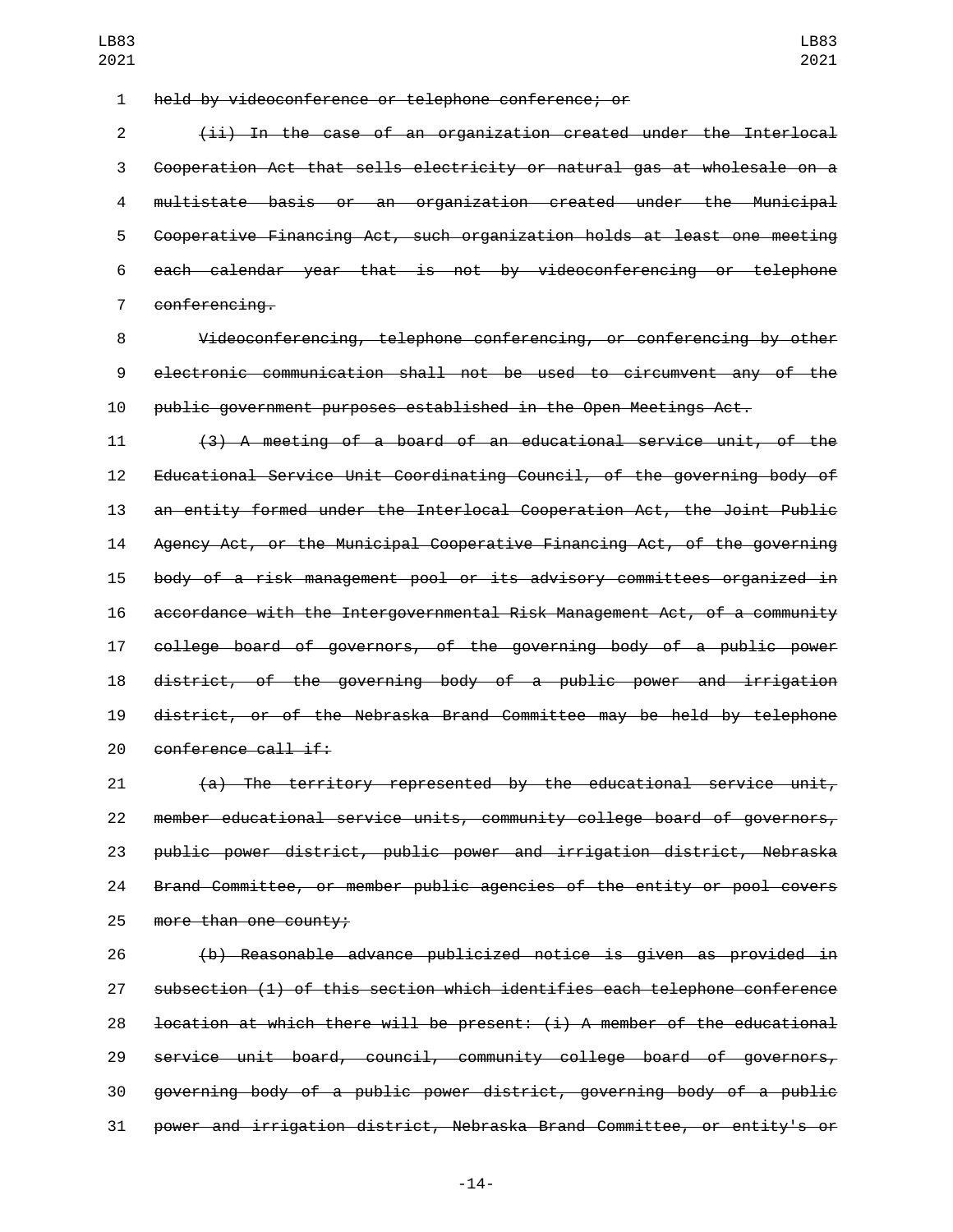pool's governing body; or (ii) a nonvoting designee designated under 2 subdivision (3)(f) of this section;

 (c) All telephone conference meeting sites identified in the notice are located within public buildings used by members of the educational service unit board, council, community college board of governors, governing body of the public power district, governing body of the public power and irrigation district, Nebraska Brand Committee, or entity or pool or at a place which will accommodate the anticipated audience;

 (d) Reasonable arrangements are made to accommodate the public's right to attend, hear, and speak at the meeting, including seating, recordation by audio recording devices, and a reasonable opportunity for input such as public comment or questions to at least the same extent as would be provided if a telephone conference call was not used;

 (e) At least one copy of all documents being considered is available to the public at each site of the telephone conference call;

 (f) At least one member of the educational service unit board, council, community college board of governors, governing body of the public power district, governing body of the public power and irrigation district, Nebraska Brand Committee, or governing body of the entity or pool is present at each site of the telephone conference call identified in the public notice, except that a member of an organization created under the Interlocal Cooperation Act that sells electricity or natural gas at wholesale on a multistate basis, an organization created under the Municipal Cooperative Financing Act, or a governing body of a risk management pool or an advisory committee of such organization or pool may designate a nonvoting designee, who shall not be included as part of the 27 guorum, to be present at any site;

 (g) The telephone conference call lasts no more than five hours; and (h) No more than one-half of the board's, council's, governing body's, committee's, entity's, or pool's meetings in a calendar year are 31 held by telephone conference call, except that: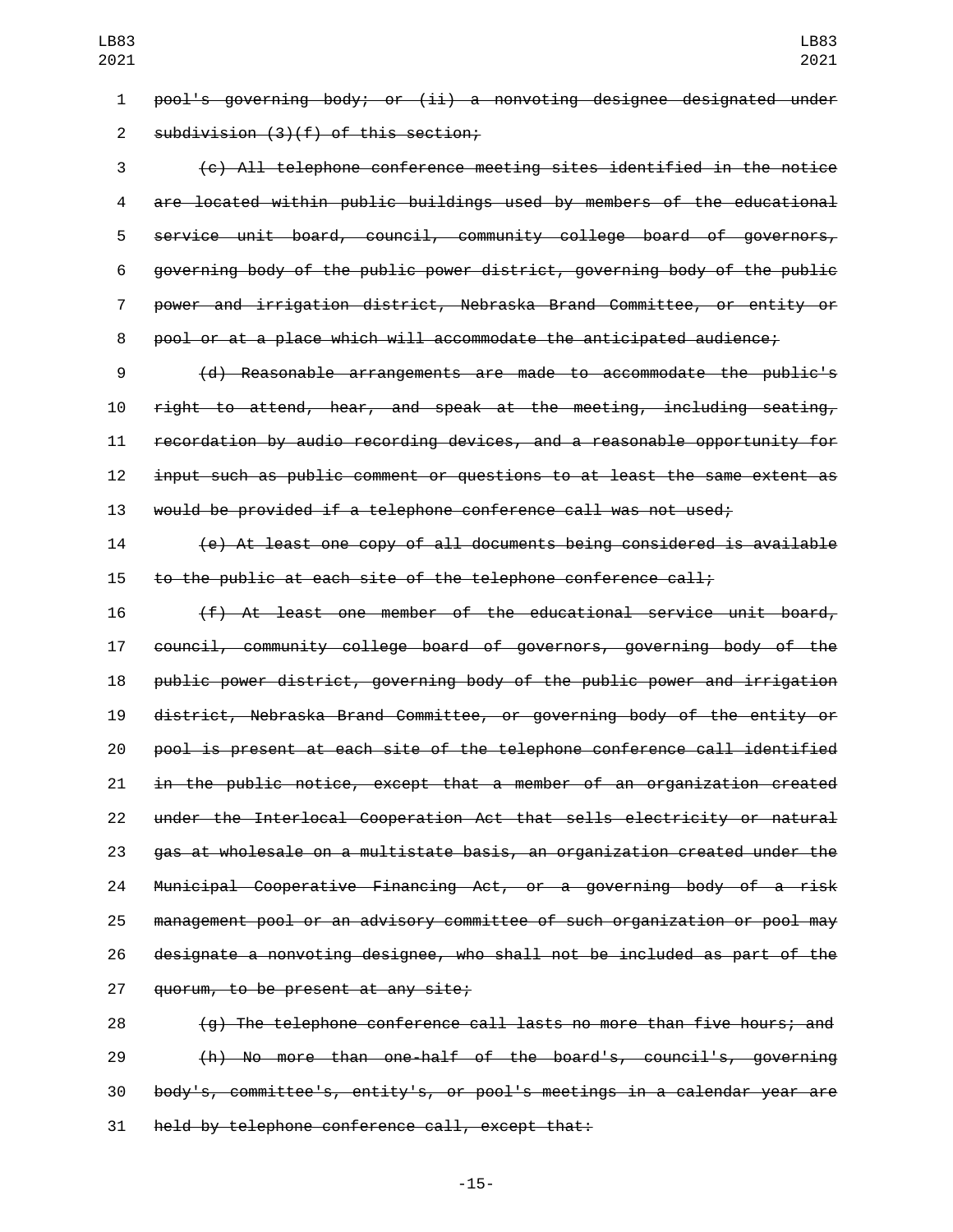(i) The governing body of a risk management pool that meets at least quarterly and the advisory committees of the governing body may each hold more than one-half of its meetings by telephone conference call if the governing body's quarterly meetings are not held by telephone conference 5 call or videoconferencing; and

 (ii) An organization created under the Interlocal Cooperation Act that sells electricity or natural gas at wholesale on a multistate basis or an organization created under the Municipal Cooperative Financing Act may hold more than one-half of its meetings by telephone conference call if the organization holds at least one meeting each calendar year that is not by videoconferencing or telephone conference call.

 (3) Virtual conferencing Nothing in this subsection shall prevent the participation of consultants, members of the press, and other nonmembers of the governing body at sites not identified in the public notice. Telephone conference calls, emails, faxes, or other electronic communication shall not be used to circumvent any of the public government purposes established in the Open Meetings Act.

 (4) The secretary or other designee of each public body shall maintain a list of the news media requesting notification of meetings and shall make reasonable efforts to provide advance notification to them of the time and place of each meeting and the subjects to be discussed at 22 that meeting.

 (5) When it is necessary to hold an emergency meeting without reasonable advance public notice, the nature of the emergency shall be stated in the minutes and any formal action taken in such meeting shall pertain only to the emergency. Such emergency meetings may be held by virtual conferencing means of electronic or telecommunication equipment. The provisions of subsection (4) of this section shall be complied with in conducting emergency meetings. Complete minutes of such emergency meetings specifying the nature of the emergency and any formal action taken at the meeting shall be made available to the public by no later

-16-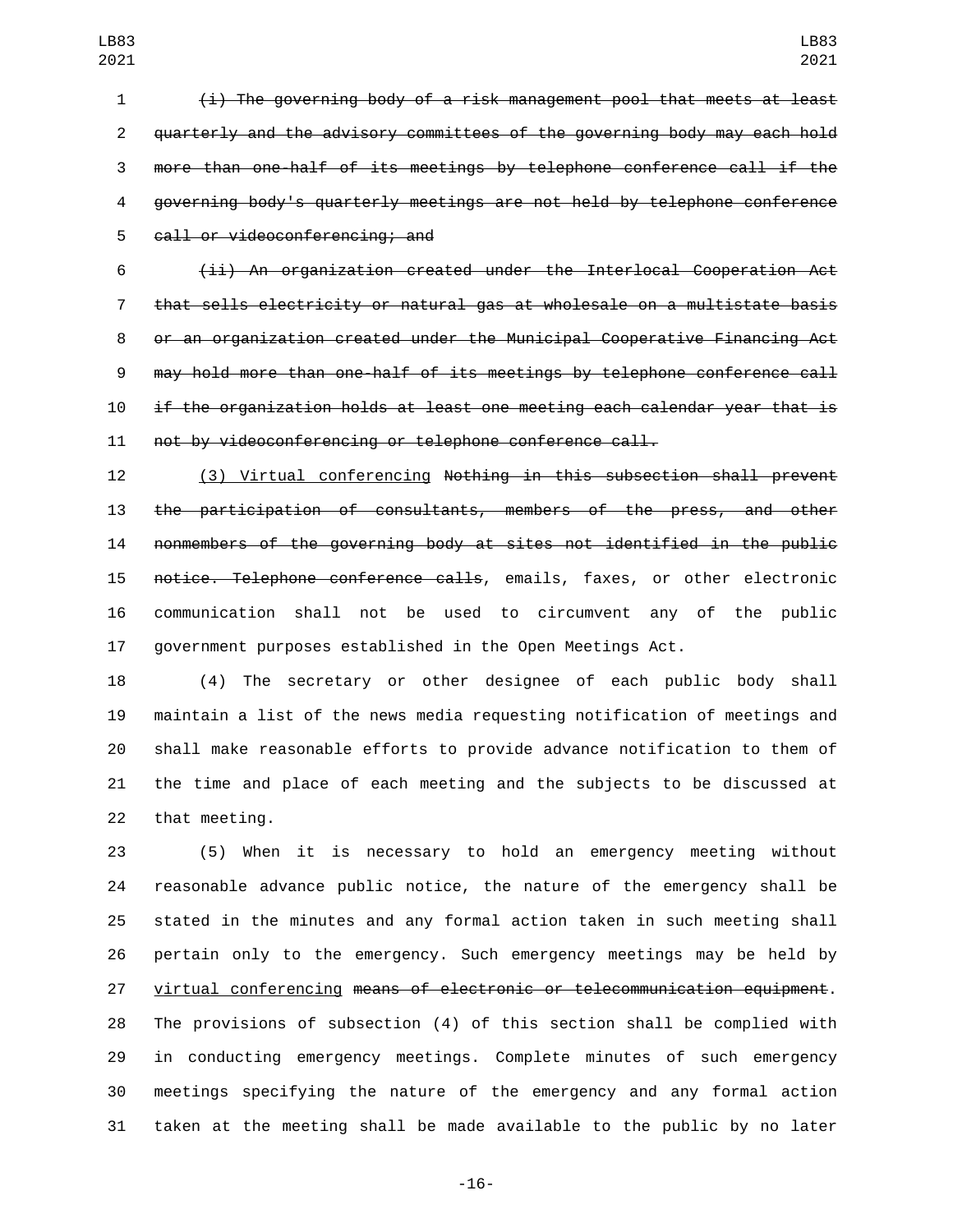1 than the end of the next regular business day.

 (6) A public body may allow a member of the public or any other witness other than a member of the public body to appear before the 4 public body by means of virtual conferencing video or telecommunications 5 equipment.

 (7)(a) Notwithstanding subsections (2) and (5) of this section, if an emergency is declared by the Governor pursuant to the Emergency Management Act as defined in section 81-829.39, a public body the territorial jurisdiction of which is included in the emergency declaration, in whole or in part, may hold a meeting by virtual conferencing during such emergency if the public body gives reasonable advance publicized notice as described in subsection (1) of this section. The notice shall include information regarding access for the public and news media. In addition to any formal action taken pertaining to the emergency, the public body may hold such meeting for the purpose of briefing, discussion of public business, formation of tentative policy, 17 or the taking of any action by the public body.

 (b) The public body shall provide access by providing a dial-in number or a link to the virtual conference. The public body shall also provide links to an electronic copy of the agenda, all documents being considered at the meeting, and the current version of the Open Meetings Act. Reasonable arrangements shall be made to accommodate the public's right to hear and speak at the meeting and record the meeting. Subsection (4) of this section shall be complied with in conducting such meetings.

 (c) The nature of the emergency shall be stated in the minutes. Complete minutes of such meeting specifying the nature of the emergency and any formal action taken at the meeting shall be made available for inspection as provided in subsections (5) and (6) of section 84-1413.

 Sec. 13. Section 84-1412, Reissue Revised Statutes of Nebraska, is 30 amended to read:

84-1412 (1) Subject to the Open Meetings Act, the public has the

-17-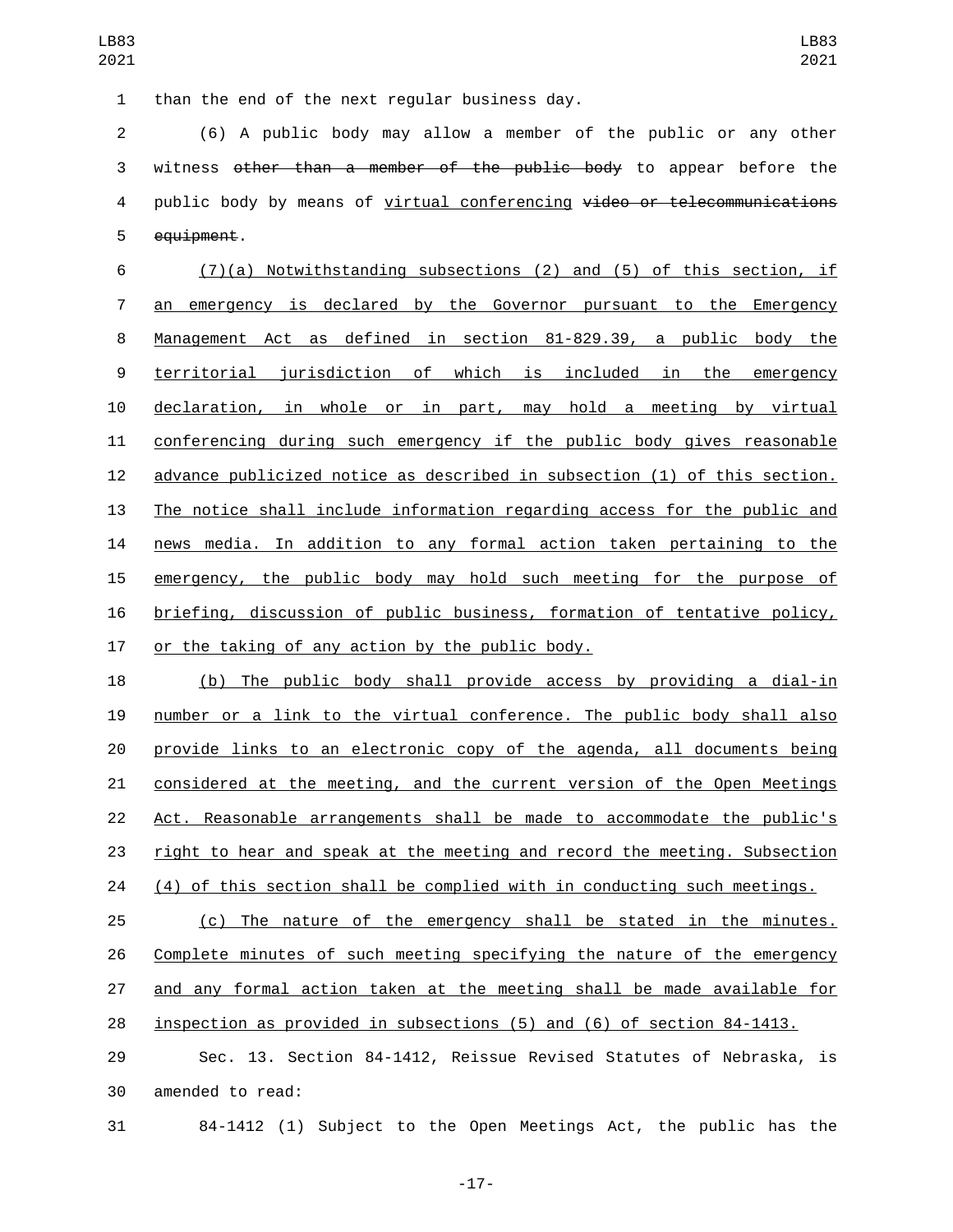right to attend and the right to speak at meetings of public bodies, and all or any part of a meeting of a public body, except for closed sessions called pursuant to section 84-1410, may be videotaped, televised, photographed, broadcast, or recorded by any person in attendance by means of a tape recorder, a camera, video equipment, or any other means of 6 pictorial or sonic reproduction or in writing.

 (2) It shall not be a violation of subsection (1) of this section for any public body to make and enforce reasonable rules and regulations regarding the conduct of persons attending, speaking at, videotaping, 10 televising, photographing, broadcasting, or recording its meetings, 11 including meetings held by virtual conferencing. A body may not be required to allow citizens to speak at each meeting, but it may not 13 forbid public participation at all meetings.

 (3) No public body shall require members of the public to identify themselves as a condition for admission to the meeting nor shall such body require that the name of any member of the public be placed on the agenda prior to such meeting in order to speak about items on the agenda. 18 The body shall <del>may</del> require any member of the public desiring to address the body to identify himself or herself, including an address and the name of any organization represented by such person unless the address requirement is waived to protect the security of the individual.

 (4) No public body shall, for the purpose of circumventing the Open Meetings Act, hold a meeting in a place known by the body to be too small 24 to accommodate the anticipated audience.

 (5) No public body shall be deemed in violation of this section if it holds its meeting in its traditional meeting place which is located in 27 this state.

 (6) No public body shall be deemed in violation of this section if it holds a meeting outside of this state if, but only if:

 (a) A member entity of the public body is located outside of this state and the meeting is in that member's jurisdiction;

-18-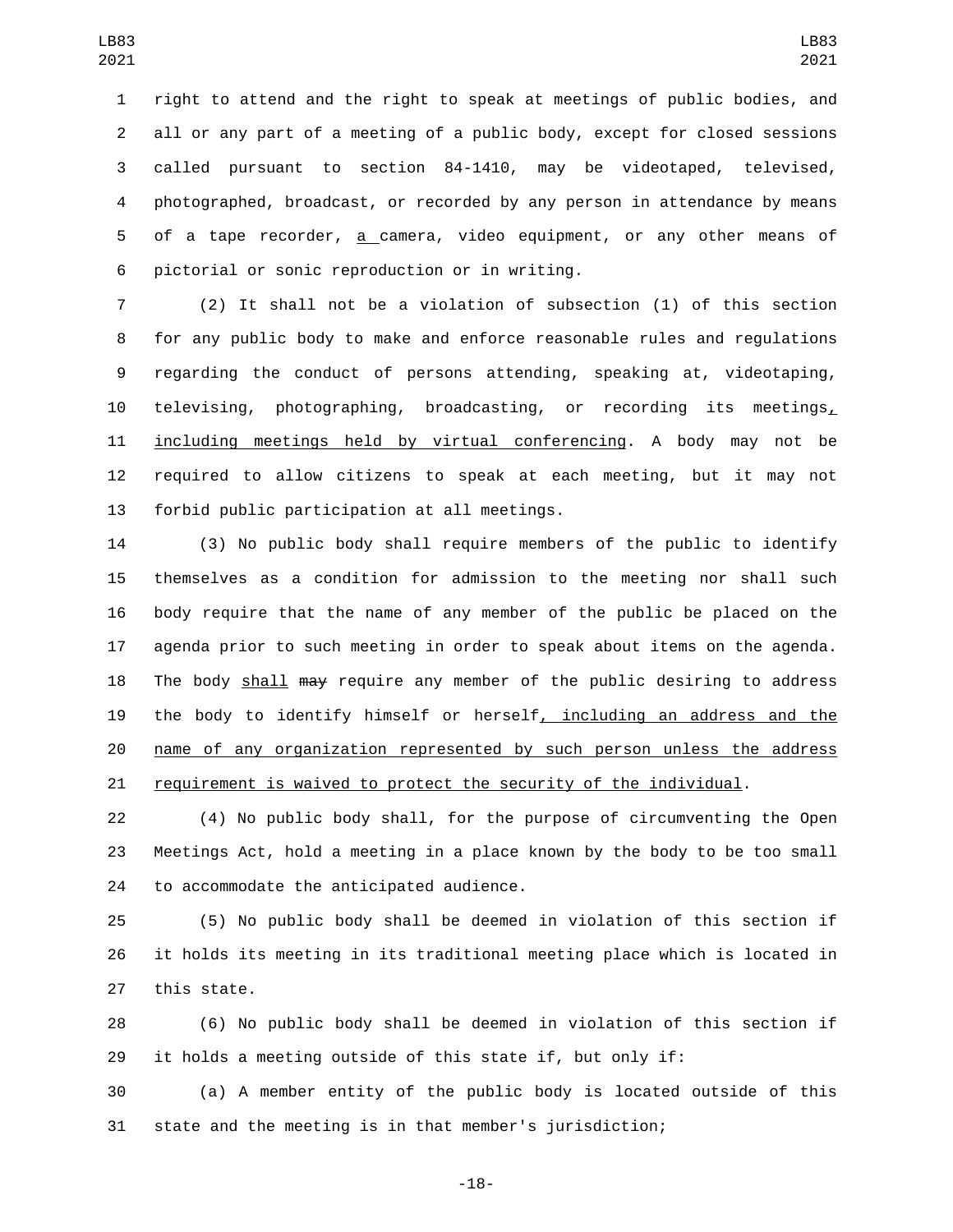LB83 

3 will accommodate the anticipated audience;

 (c) Reasonable arrangements are made to accommodate the public's right to attend, hear, and speak at the meeting, including making virtual conferencing a telephone conference call available at an instate location to members, the public, or the press, if requested twenty-four hours in 8 advance;

 (d) No more than twenty-five percent of the public body's meetings 10 in a calendar year are held out-of-state;

 (e) Out-of-state meetings are not used to circumvent any of the public government purposes established in the Open Meetings Act; and

 (f) Reasonable arrangements are made to provide viewing at other instate locations for a videoconference meeting if requested fourteen days in advance and if economically and reasonably available in the area; and

17  $(f)$   $(g)$  The public body publishes notice of the out-of-state meeting at least twenty-one days before the date of the meeting in a legal 19 newspaper of statewide circulation.

 (7) Each The public body shall, upon request, make a reasonable effort to accommodate the public's right to hear the discussion and 22 testimony presented at  $a$  the meeting.

 (8) Public bodies shall make available at the meeting or the instate location for virtual conferencing as required by subdivision (6)(c) of this section a telephone conference call or videoconference, for examination and copying by members of the public, at least one copy of 27 all reproducible written material to be discussed at an open meeting, either in paper or electronic form. Public bodies shall make available at least one current copy of the Open Meetings Act posted in the meeting room at a location accessible to members of the public. At the beginning of the meeting, the public shall be informed about the location of the

-19-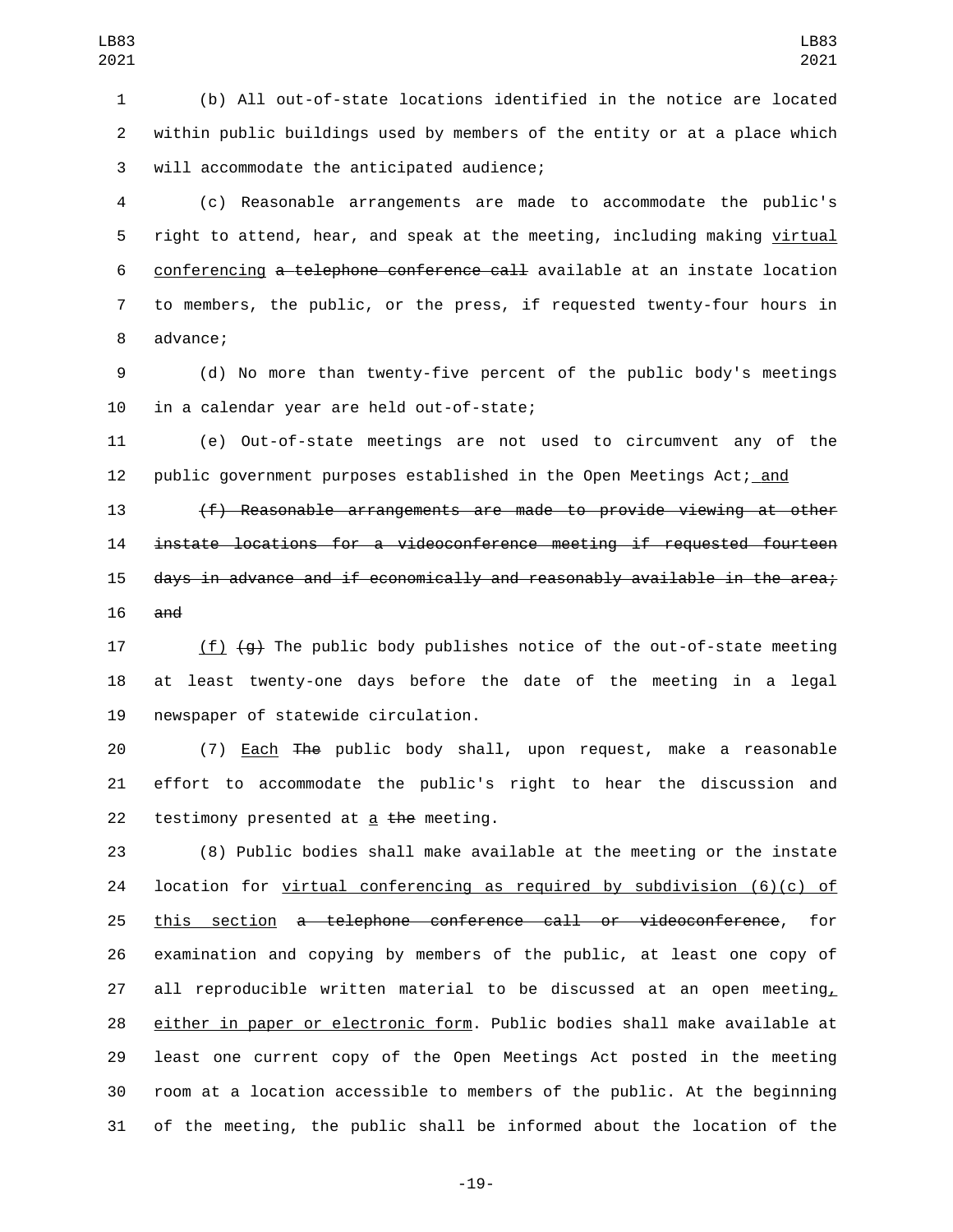1 posted information.

 Sec. 14. Section 84-1413, Revised Statutes Cumulative Supplement, 3 2020, is amended to read:

 84-1413 (1) Each public body shall keep minutes of all meetings showing the time, place, members present and absent, and the substance of 6 all matters discussed.

 (2) Any action taken on any question or motion duly moved and seconded shall be by roll call vote of the public body in open session, and the record shall state how each member voted or if the member was absent or not voting. The requirements of a roll call or viva voce vote shall be satisfied by a public body which utilizes an electronic voting device which allows the yeas and nays of each member of such public body 13 to be readily seen by the public.

 (3) The vote to elect leadership within a public body may be taken by secret ballot, but the total number of votes for each candidate shall 16 be recorded in the minutes.

 (4) The minutes of all meetings and evidence and documentation received or disclosed in open session shall be public records and open to 19 public inspection during normal business hours.

 (5) Minutes shall be written, except as provided in subsection (6) of this section, and available for inspection within ten working days or prior to the next convened meeting, whichever occurs earlier, except that cities of the second class and villages may have an additional ten working days if the employee responsible for writing the minutes is 25 absent due to a serious illness or emergency.

 (6) Minutes of the meetings of the board of a school district or educational service unit may be kept as an electronic record.

 (7) Beginning July 31, 2022, the governing body of a natural 29 resources district, the city council of a city of the metropolitan class, the city council of a city of the primary class, the city council of a city of the first class, the county board of a county with a population

-20-